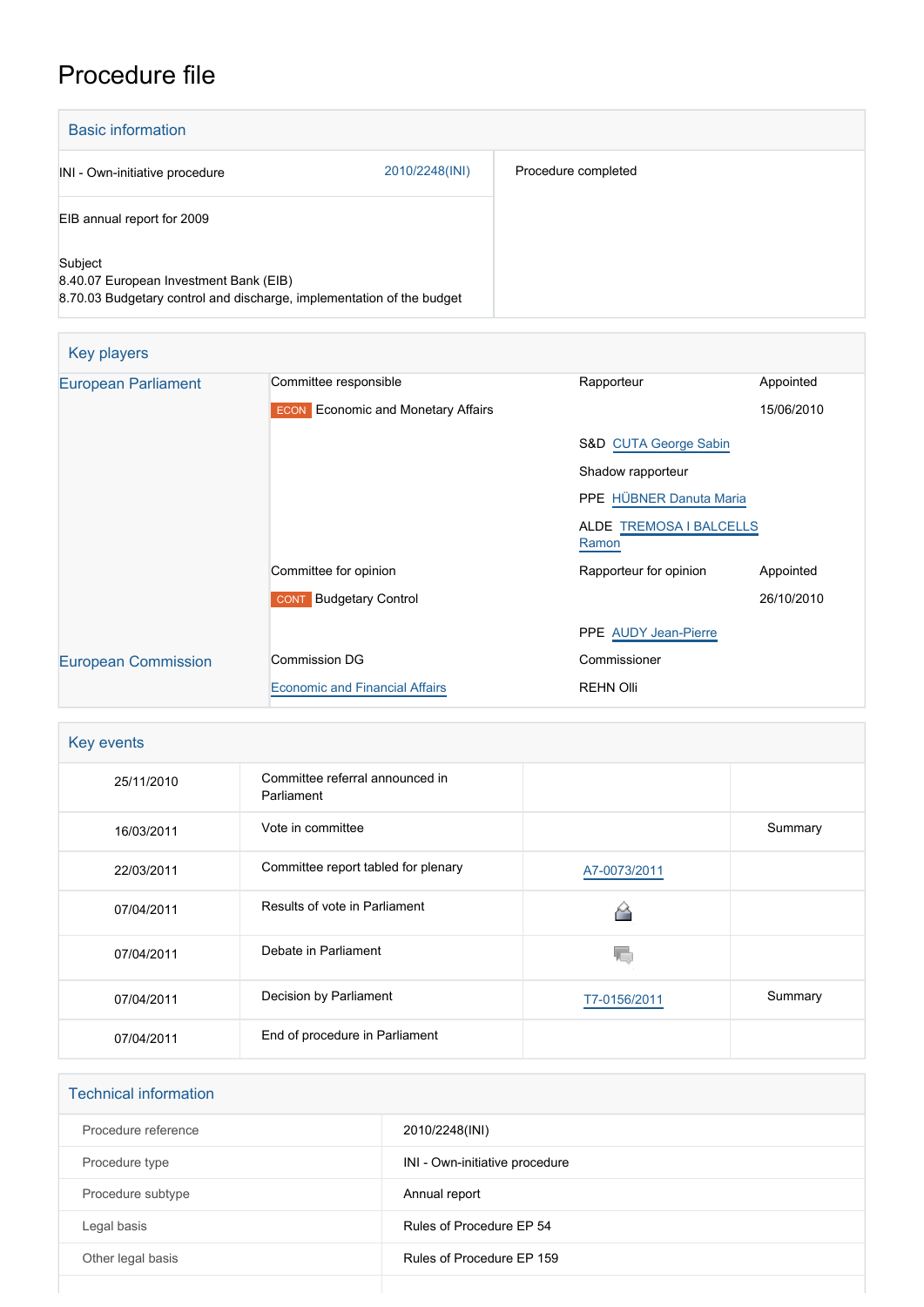| Stage reached in procedure                             | Procedure completed |              |            |    |         |  |  |
|--------------------------------------------------------|---------------------|--------------|------------|----|---------|--|--|
| Committee dossier                                      |                     | ECON/7/04197 |            |    |         |  |  |
|                                                        |                     |              |            |    |         |  |  |
| Documentation gateway                                  |                     |              |            |    |         |  |  |
| Committee draft report                                 |                     | PE454.577    | 20/12/2010 | EP |         |  |  |
| Amendments tabled in committee                         |                     | PE458.499    | 07/02/2011 | EP |         |  |  |
| Committee opinion                                      | <b>CONT</b>         | PE452.578    | 01/03/2011 | EP |         |  |  |
| Committee report tabled for plenary, single<br>reading |                     | A7-0073/2011 | 22/03/2011 | EP |         |  |  |
| Text adopted by Parliament, single reading             |                     | T7-0156/2011 | 07/04/2011 | EP | Summary |  |  |

### EIB annual report for 2009

The Committee on Economic and Monetary Affairs adopted the own-initiative report drafted by George Sabin CUTA? (S&D, RO) on the 2009 Annual Report of the European Investment Bank.

The committee welcomes the changes brought about by the Lisbon Treaty, allowing more flexibility in EIB financing and recalls the changes brought about by the Lisbon Treaty, clarifying the objectives of EIB financing in third countries.

Aware of the request by some Member States for the EIB to take on more risk in its financing operations, Members draws attention to the fact that this should not endanger the EIB's AAA rating, a key factor in enabling it to provide its loans under the best conditions. They recommend, however, considering the suggestion that prudential regulatory supervision should be introduced concerning the quality of the EIB?s financial situation, the precise measurement of its results and compliance with the rules of sound business practice.

The global financial crisis and its implications for the EIB: the report welcomes the Bank's focus on the three areas where the crisis has hit Europe hardest, namely SMEs, convergence regions and climate action. It recommends that the EIB?s role be more focused, selective, effective and result-oriented. It considers that with regard to lending to SMEs, the EIB should actively disclose information through its website, in particular the amount disbursed, the number of allocations made so far, and the regions and sectors of industry to which disbursements have been made.

Members call on the EIB to bring its operations fully into line with an EU objective of a swift transition to a low-carbon economy and to adopt a plan for the phase-out of fossil fuel lending, including its lending for coal-fired power plants, and for the redoubling of efforts to increase the transfer of renewable-energy and energy-efficient technologies.

EIB financing after 2013: Members take the view that the time has come for strategic long-term investment in Europe to be substantially increased, with a particular focus on key areas of European infrastructure and cohesion. They ask, in this connection, that the Bank?s activities be more transparent to Parliament, that it be clearly accountable to Parliament and that financial instruments be used in a targeted manner bearing in mind the following objectives: simplifying procedures and maximising multiplier factors and the EIB Group?s catalytic effect in order to attract public-and private-sector investors.

The report encourages the EIB to state a ranking of priorities in its investment projects and encourages the extension of the blending of EU grants with EIB loans. Members ask the Commission and the EIB therefore to present concrete proposals to create ?project bonds? and that the Parliament should be fully involved in establishing such instruments.

The EIB is also urged to invest in: (i) freight transport in the European railway sector; (ii) other Trans-European Networks of freight transport with a focus on the Mediterranean, Black Sea and Baltic Sea ports, in order to link them definitively to European markets; (iii) the Nabucco gas pipeline and other important TEN-E projects that will allow future EU energy demand to be met.

EIB financing outside the EU: Members take the view that, as part of its activities in the accession countries, the EIB should increase its focus on energy efficiency measures, renewable energy and environmental infrastructure, TENs and TEN-Es, and PPPs, in accordance with high social, transparency and environmental standards, and that, in line with EU climate objectives.

In the field of development, the committee recalls that the EIB?s financing strategy and operations should contribute to the general principles guiding the EU?s external action, to the objective of developing and consolidating democracy and the rule of law, to the objective of respecting human rights and fundamental freedoms and to the observance of the international environmental agreements to which the European Union or its Member States are parties.

With a view to strengthening the EIB?s role in development, the report recommends in particular: increasing the share of the participation of local actors in the projects; additional dedicated capital in the area of projects targeting development and the allocation of more grants. The report also recommends that the EIB should focus on investing in renewable energy projects in developing countries, with a particular focus on sub-Saharan Africa.

Lastly, Members consider that the EIB should update and make stricter its policy on offshore financial centres, going beyond the existing level playing field of OECD lists and taking into account all jurisdictions that might allow tax avoidance and evasion.

### EIB annual report for 2009